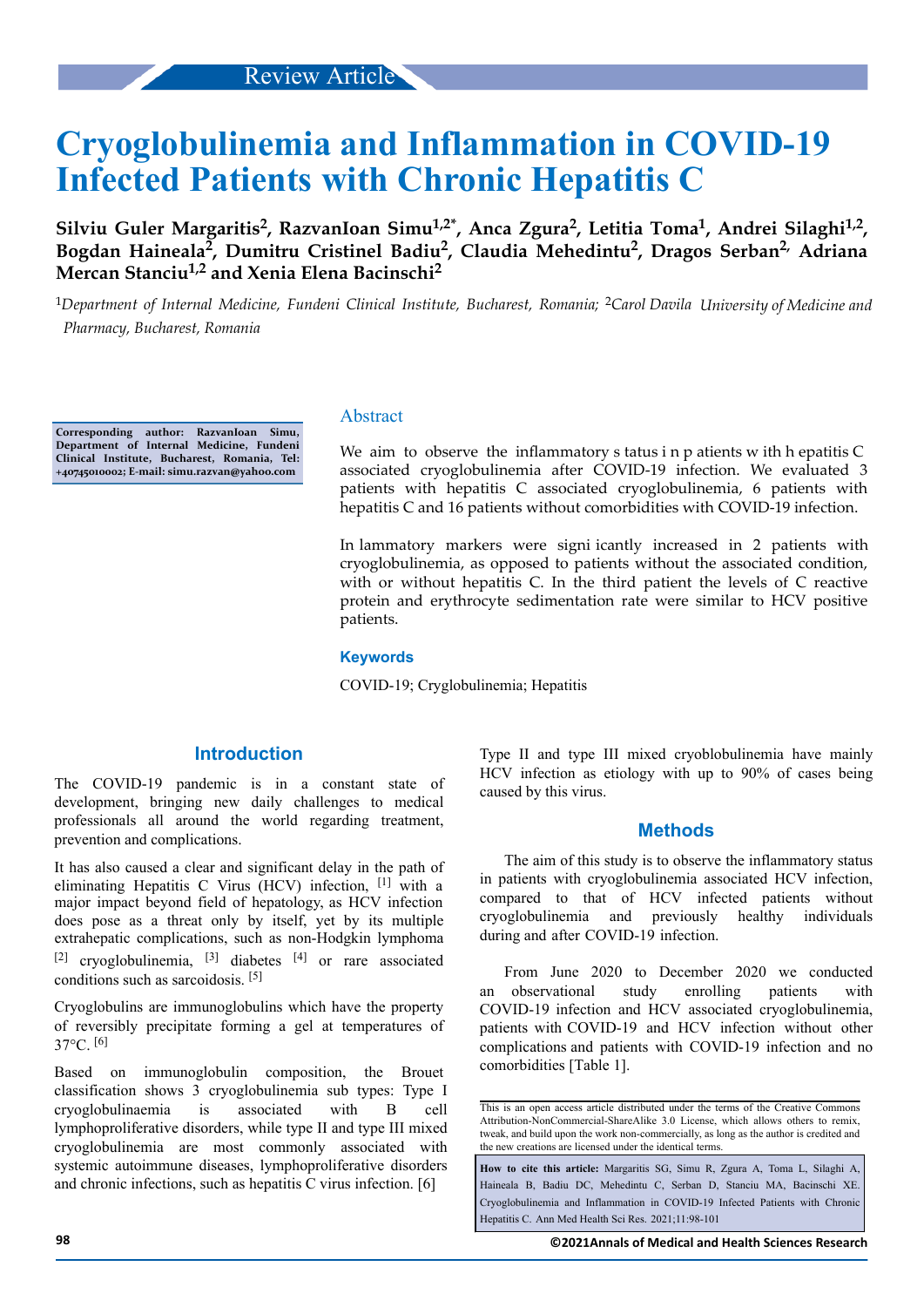Margaritis SG, Simu R, Zgura A, Toma L, Silaghi A, Haineala B, Badiu DC, Mehedintu C, Serban D, Stanciu MA, Bacinschi XE.:Cryoglobulinemia and Inflammation in COVID-19 Infected Patients with Chronic Hepatitis C

| Table 1: Clinical and biological parameters on admission in patients with COVID-19 infection                                                                |                                    |                                                                          |        |                  |                  |  |  |  |
|-------------------------------------------------------------------------------------------------------------------------------------------------------------|------------------------------------|--------------------------------------------------------------------------|--------|------------------|------------------|--|--|--|
|                                                                                                                                                             | Patient 1 with<br>cryoglobulinemia | Patient 2 with<br>Patient 3 with<br>cryoglobulinemia<br>cryoglobulinemia |        | <b>Group II</b>  | <b>Group III</b> |  |  |  |
|                                                                                                                                                             |                                    |                                                                          |        | (N=6 patients)   | (N=16 patients)  |  |  |  |
| Mean age                                                                                                                                                    | 36                                 | 42                                                                       | 45     | 51.87±12.25      | 48.23±21.93      |  |  |  |
| Gender (male:female)                                                                                                                                        | male                               | female                                                                   | female | 2:04             | 7:09             |  |  |  |
| AST (N: 0-35 IU/mL)                                                                                                                                         | 118                                | 92                                                                       | 67     | $72 + 21$        | $58 + 16$        |  |  |  |
| ALT (N: 0-45 UI/mL)                                                                                                                                         | 143                                | 83                                                                       | 71     | 79±32            | 61±19            |  |  |  |
| GGT (N: 0-30 IU/L)                                                                                                                                          | 67                                 | 45                                                                       | 39     | $98 + 23$        | $63 + 28$        |  |  |  |
| Creatinine (N: 0.7-1.2<br>mg/dL)                                                                                                                            | 0.73                               | 1.22                                                                     | 0.81   | $0.78 + 0.35$    | $0.82 \pm 0.42$  |  |  |  |
| CRP (N: 0-3 mg/L)                                                                                                                                           | 218                                | 152.5                                                                    | 89     | $116.7 \pm 32.6$ | $102.1 \pm 18.2$ |  |  |  |
| ESR (N: 0-25 mm/h)                                                                                                                                          | 41                                 | 51                                                                       | 33     | $26.3 \pm 16.3$  | $27.5 \pm 10.3$  |  |  |  |
| C3 (N: 90-180 mg-dL)                                                                                                                                        | 74                                 | 63                                                                       | 85     | $110.5 \pm 28.4$ | $126 \pm 23$     |  |  |  |
| C4 (N: 10-40 mg/dL)                                                                                                                                         | 8                                  | 5                                                                        | 11     | $23.8 \pm 11.2$  | $17.7 \pm 8.4$   |  |  |  |
| *ALT alanine aminotransferase AST aspartate aminotransferase, GGT gamma glutamyl transpeptidase, CRP C-reactive protein, ESR erythrocyte sedimentation rate |                                    |                                                                          |        |                  |                  |  |  |  |

The diagnosis of COVID-19 infection was made by SARS-COV2 RNA detection via Reverse-Transcription Polymerase Chain Reaction (RT-PCT) from the upper respiratory tract (both nasal and pharyngeal swabs) using Cobas® SARS-COV2 test (Roche Diagnostics, F. Hoffmann–La Roche, Ltd, Basil, SW). Active HCV infection was diagnosed using positive antiHCV antibodies and values of HCV viremia quantitatively assessed by RT-PCR.

Exclusion criteria for this study were Hepatitis B or HIV coinfection, history of or ongoing autoimmune diseases, inflammatory bowel disease, present treatment with antiinflammatories (steroidal or non-steroidal) or immune modulators.

Our study included 25 patients 3 with HCV associated cryoglobulinemia (Group I), 6 patients with hepatitis C (Group II) and 16 patients without comorbidities (Group III), all of which had an active SARS-COV2 infection. All patients received supportive therapy, prophylactic lowmolecular weight heparin and dexamethasone (8mg daily). None of the patients required antibiotic treatment. Also, none of the patients had received antiviral therapy for HCV chronic infection.

We monitored serum levels of transaminases, gamaglutamyltranspeptidase, serum creatinine, C-Reactive Protein (CRP), Erythrocyte Sedimentation Rate (ESR), serum complement fractions C3 and C4 on admission, on discharge and at one-month follow-up.

# **Results**

All subjects had mild or moderate forms of COVID-19 infection. None of the patients registered an oxygen saturation under 90% in ambient air, only 4 patients required non-invasive oxygen therapy in order to maintain a saturation of over 95%. We found increased inflammatory markers as well as low levels of complement fractions C3 and C4 in two of the patients with HCV associated cryoglobulinemia, compared to patients with HCV infection or previously healthy COVID-19 infected patients.

On admission, CRP and ESR values for patients associating cryoglobulinemia were slightly higher than those in patients with HCV infection alone. The values for those patients were significantly higher than those registered in the group consisting of previously healthy individuals  $(p<0.01, C1)$ 95%) [Table 1].

During hospitalization, the male patient with cryoglobulinemia, 2 patients with HCV chronic hepatitis and one patient without comorbidities required non-invasive ventilation with low oxygen volumes by facial mask in order to maintain an oxygen saturation level over 95%.

At discharge, 2 of the cryoblobulinemia associated HCV patients maintained high values for CRP and ESR, together with low C3 and C4 levels and altered liver and renal function. Group II also records a slight improvement in inflammatory markers and liver and renal function while Group III continues having a significant improvement of all biological markers.

Lastly, at one-month follow-up, the 2 patients with altered liver and renal function, together with a still present inflammatory status have yet to reach normal values for CRP and ESR. The other patient associating cryoglobulinemia, together with patients from Group II presented with almost normal values for all biological markers. Patients from the third group, while having slightly elevated CRP values, register normal levels of ESR altogether with normal C3 and C4 levels, normal liver and renal function [Table 2].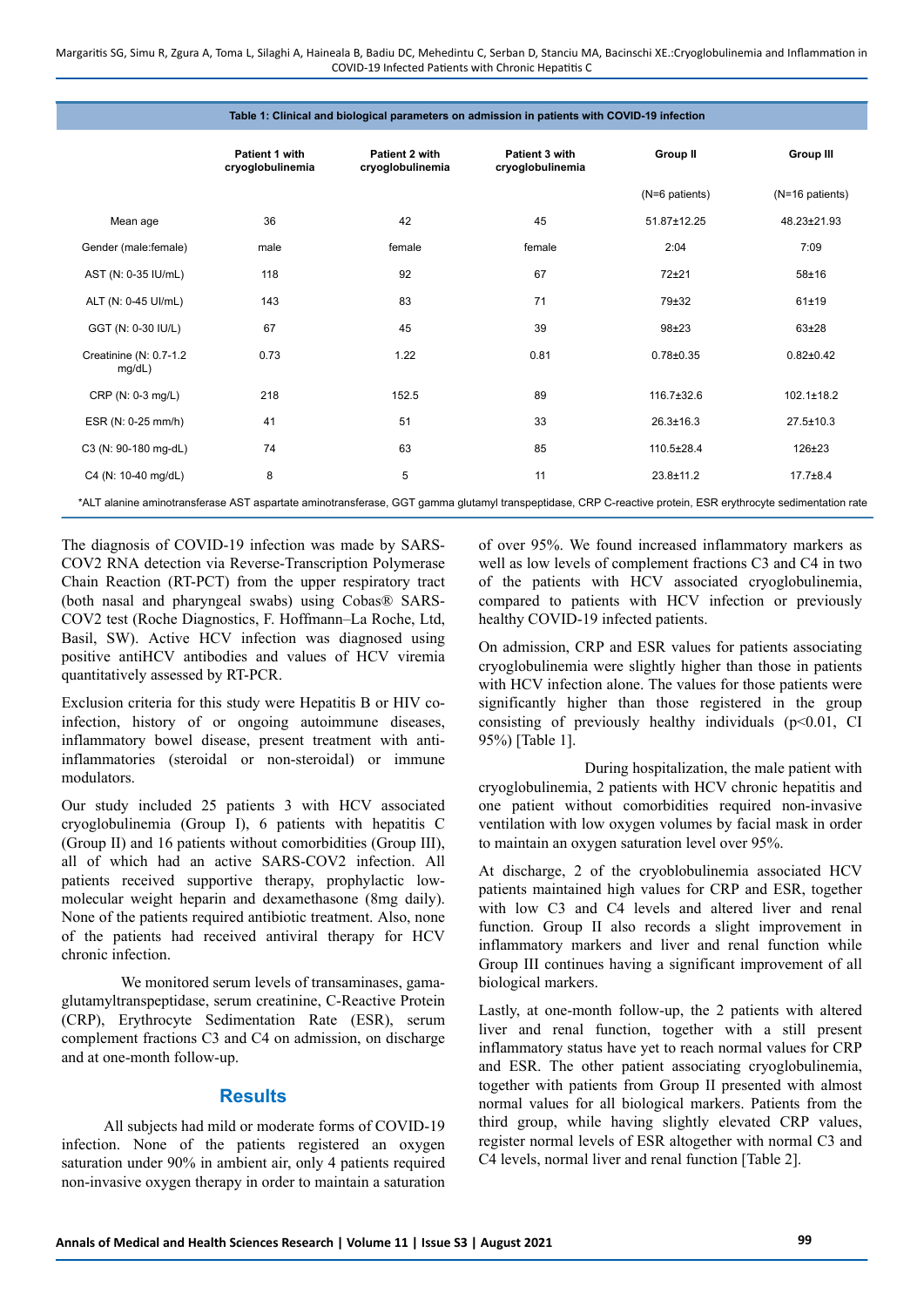| Table 2: Clinical and biological parameters at discharge and one-month follow-up in patients with COVID-19 infection. |              |                                    |                                    |                                    |                 |                  |  |  |  |  |
|-----------------------------------------------------------------------------------------------------------------------|--------------|------------------------------------|------------------------------------|------------------------------------|-----------------|------------------|--|--|--|--|
|                                                                                                                       |              | Patient 1 with<br>cryoglobulinemia | Patient 2 with<br>cryoglobulinemia | Patient 3 with<br>cryoglobulinemia | <b>Group II</b> | <b>Group III</b> |  |  |  |  |
|                                                                                                                       |              |                                    |                                    |                                    | (N=6 patients)  | (N=16 patients)  |  |  |  |  |
| Mean age                                                                                                              |              | 36                                 | 42                                 | 45                                 | 51.87±12.25     | 48.23±21.93      |  |  |  |  |
| Gender<br>(male:female)                                                                                               |              | male                               | female                             | female                             | 2:04            | 7:09             |  |  |  |  |
| <b>AST</b>                                                                                                            | On discharge | 107                                | 88                                 | 61                                 | 69±20           | $55 + 18$        |  |  |  |  |
| (N: 0-35 IU/mL)                                                                                                       | 1 month      | 80                                 | 65                                 | 50                                 | $58 + 21$       | $28 + 19$        |  |  |  |  |
| <b>ALT</b>                                                                                                            | On discharge | 137                                | 80                                 | 68                                 | 76±30           | $59 + 21$        |  |  |  |  |
| (N: 0-45 UI/mL)                                                                                                       | 1 month      | 98                                 | 67                                 | 55                                 | 72±28           | 32±17            |  |  |  |  |
| GGT                                                                                                                   | On discharge | 66                                 | 42                                 | 37                                 | 88±25           | 60±24            |  |  |  |  |
| (N: 0-30 IU/L)                                                                                                        | 1 month      | 52                                 | 40                                 | 33                                 | $60 + 24$       | 29±13            |  |  |  |  |
| Creatinine (N:<br>$0.7 - 1.2$ mg/dL)                                                                                  | On discharge | 0.72                               | 1.13                               | 0.76                               | $0.72 \pm 0.31$ | $0.79 \pm 0.40$  |  |  |  |  |
|                                                                                                                       | 1 month      | 0.69                               | 1.02                               | 0.71                               | $0.70 \pm 0.28$ | $0.75 \pm 0.20$  |  |  |  |  |
| <b>CRP</b>                                                                                                            | On discharge | 69                                 | 46.2                               | 37                                 | $52.2 \pm 24.2$ | $38.3 \pm 15.8$  |  |  |  |  |
| $(N: 0-3$ mg/L)                                                                                                       | 1 month      | 37                                 | 34                                 | 18                                 | $27 + 9.2$      | $7.7 + 4.2$      |  |  |  |  |
| <b>ESR</b>                                                                                                            | On discharge | 39                                 | 50                                 | 29                                 | $22.7 \pm 11.8$ | 24.6±10.2        |  |  |  |  |
| (N: 0-25 mm/h)                                                                                                        | 1 month      | 39                                 | 50                                 | 29                                 | $20.7 + 6.5$    | $15.7 \pm 5.3$   |  |  |  |  |
| C <sub>3</sub>                                                                                                        | On discharge | 78                                 | 69                                 | 88                                 | 118.7±30.4      | 129±27           |  |  |  |  |
| (N: 90-180 mg-dL)                                                                                                     | 1 month      | 87                                 | 81                                 | 92                                 | 128.3±20.4      | 136±24           |  |  |  |  |
| C <sub>4</sub>                                                                                                        | On discharge | 8                                  | 5                                  | 12                                 | $25.7 \pm 11.9$ | $19.7 \pm 8.8$   |  |  |  |  |
| (N: 10-40 mg/dL)                                                                                                      | 1 month      | 8.5                                | 5.3                                | 13                                 | $27.3 \pm 12.2$ | $28.7 \pm 9.3$   |  |  |  |  |

\*ALT alanine aminotransferase AST aspartate aminotransferase, GGT gamma glutamyl transpeptidase, CRP C-reactive protein, ESR erythrocyte sedimentation rate

# **Discussion**

The COVID-19 pandemic has greatly increased awareness regarding the importance of the inflammatory response associated with viral infections. The systemic response triggered by SARS-CoV-2 suggests similarities to the HCV infection and its impact on multiple organs and systems, with potential life threatening consequences. One of the most important comorbidities associated with HCV chronic infection is the presence of cryoglobulinemia, with a significant impact on renal and vascular functions. [7-9] Studies have shown a tendency for HCV patients to develop B cell non Hodgkin lymphoma, as well as other abnormal B cell proliferations. Moreover, it is well known that HCV induced cryoglobulinemia is defined by such aberrant B cell proliferations and that B cell expansions can be found in the liver tissue as well as the peripheral blood of cryoblobulinemic HCV patients. [7] Although other chronic infections, such as HBV infection or HIV infection are also associated with B cell expansion, HCV infection is of higher prevalence and it is mainly consisting of benign stimulation and proliferation.<sup>[7]</sup>

Another important element that plays a role in the pathogenesis of mixed cryoglobulinemia is the complement. Complement proteins are synthetized by macrophages and hepatocytes, lower levels of serum complement having been reported in HCV patients. [7] While C3 and C4 fractions are found in low quantities in cryoprecipitates, C1q finds itself in higher amounts, which may suggest that the binding activity is highly related to the pathogenic pathway of cryoglobulinemia. Adding to that, the HCV core protein also binds to the C1q fraction of the complement, affecting both T and B cell activity. The mechanism by with SARS COV-2 virus promotes an exaggerated immune response are still under analysis. Some studies show that once the virus enters the body and into the targeted cells it firstly generates an innate or adaptive immune response, leading to interferon production, however the innate immune response appears to be impaired due to non-structural proteins of the SARS-COV2 virus. [8] On the other hand, humoral response appears to be similar to that against other coronavirus infections, leading to IgG and IgM production by the B cells. Titers of both IgM and IgG antibodies were significantly higher in severe patients. In addition to this, patients requiring